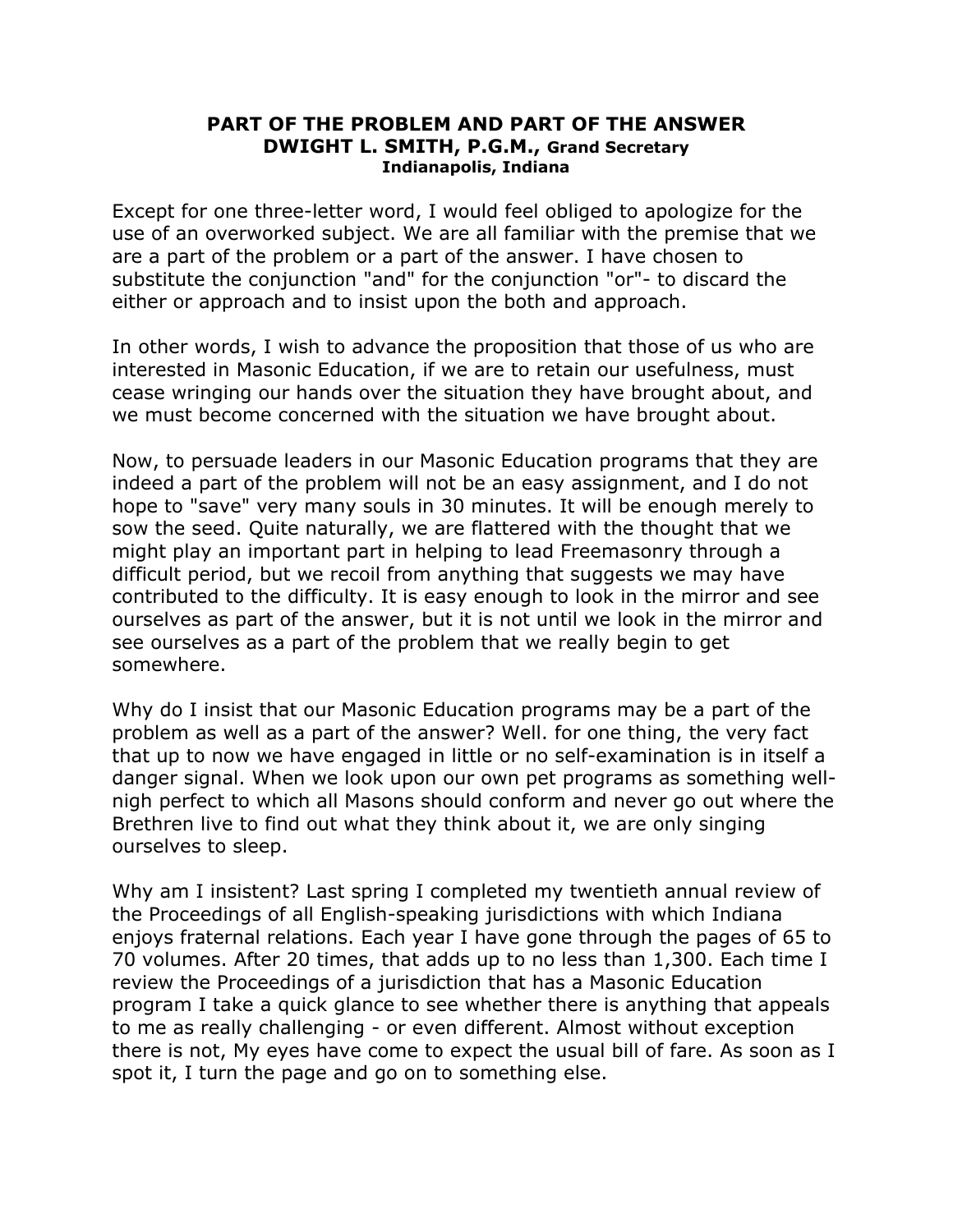Why- do I insist? About twelve years ago in the State of Indiana, the Governor appointed a Commission on the Aging. As chairman he selected a popular and capable man who had intelligence and energy and imagination. For a year or two there was great activity. Almost every week brought forth news of some conference or group meeting or workshop or public pronouncement.

After a while the chairman began to write to me and call me on the telephone to urge that I organize a meeting of Worshipful Masters and Secretaries to hear what he had to say about retirement homes and programs for senior citizens. Although I was unable to see how such a largescale activity would fit into our Grand Lodge program in addition to the work in geriatrics we were already doing, I did not want to discourage the good Brother. One day I mentioned my problem to the Superintendent of the Indiana Masonic Home. He merely laughed at my concern. "Aw, forget it," he said. "Trouble with George is, he has a State job and he's running out of ideas. About all he has left to do is to pester this group and that group and try to get them to have meetings and listen to his pitch." That made a tremendous impact upon me, for Superintendent Dill had himself been chairman of the State Welfare Department, and he could recognize the symptoms of a movement that was running out of steam.

Perhaps it would not be accurate to say that our Masonic Education programs have run dry on ideas and have nothing left but to play the same old record over and over, but I am willing to risk the assertion that we are getting perilously close to that condition.

Do not look to me to provide a scientific diagnosis of our ills or to prescribe a cure. I can only scratch the surface in outlining the problem as I see it, and will go no farther than to offer two modest suggestions. It is up to us - each in his own jurisdiction -to find out what the problem is, and why, and where it exists, and what we must do to reverse the trend from a membership which couldn't care less to a membership which cares very much indeed. I am here only to plead that we, as leaders in the field of Masonic Education, do two things:

First, that we identify ourselves as part of the problem;

Second, that we identify ourselves as an exceedingly important unit in an overall program to find the answer.

If such a position identifies me as a "Masonic activist," then I am prepared to plead guilty. For I am strong in the conviction that our Masonic leadership long since reached the point that it should become operative rather than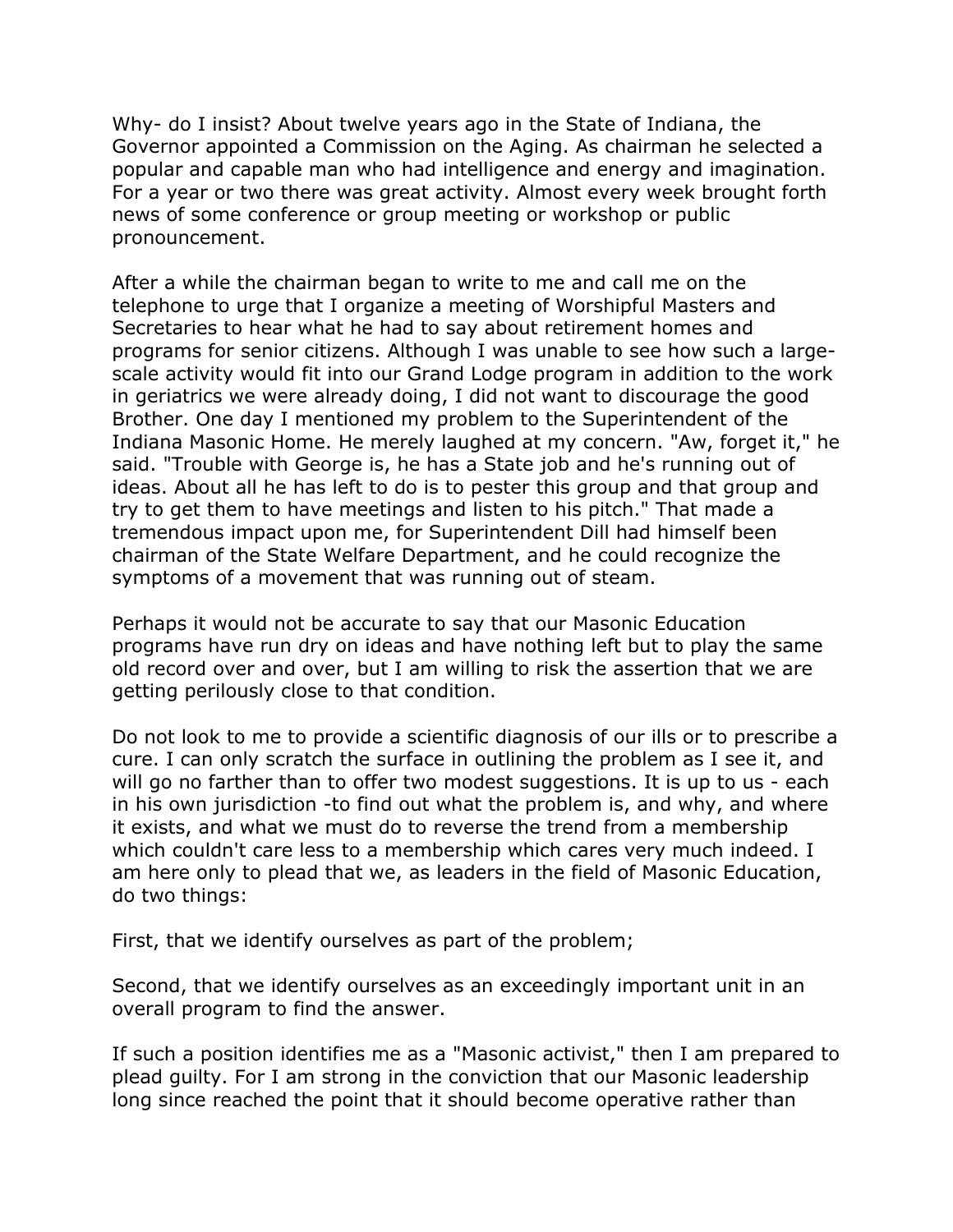speculative - at least until we can afford the luxury of speculating. In a period of economic stress President Grover Cleveland thrilled the entire nation when he declared, "It is a condition which confronts us, not a theory." Sometimes we have to be reminded of just that. It is all very well to ascend to the Mount of Transfiguration and to behold the glories of a heavenly vision, but to remain on the mountaintop singing endless Te Deums constitutes a wasteful dissipation of our energies. We must come down into the marketplace where men live and work.

## What, then, is the problem?

Well, first of all, I am going to shock you profoundly by saying that I do not consider our tapering membership curve to be one of our major concerns. Perhaps I should. Perhaps Freemasonry in the United States has descended to the level that it must depend upon numbers - and large numbers - for its very existence. If our Craft has reached that level, then our illness is more critical than I thought. But I am not ready to believe any such thing just yet.

Twenty-one years ago last February, when I was Grand Master of Masons in Indiana, I had the honor of delivering a paper before the Conference of Grand Masters. Many of the words of "wisdom" I inflicted upon the Brethren that year have come back to haunt me but not so with that paper I read in Washington in February. 1946. Here, in just one paragraph, is the crux of the problem that confronted us then and for which we are reaping the harvest today:

No single group of men in the United States today knows better what has been happening to our Fraternity. We have been passing through one of those unfortunate "boom" periods - and I use the word "unfortunate" advisedly. I take little pride in the fact that I am serving as Grand Master of a jurisdiction when its membership numerically is at its record peak, for I know the conditions under which too many of those members have received their introduction to Masonrv . . .

That is why I do not regard the world-wide recession in Masonic membership as a factor of vital concern at this time. It was inevitable that after an unhealthy boom there should be a period of inactivity. In the rural Indiana community where I grew up we were taught that if we dance all night we must be prepared to pay the fiddler when morning comes.

Next, I am going to shock you even more, perhaps, by refusing to include poor attendance at lodge meetings as anything more than one of the symptoms of our indisposition. Any Mason who is losing sleep over nonattendance should read some of our Masonic publications of 75 to 100 years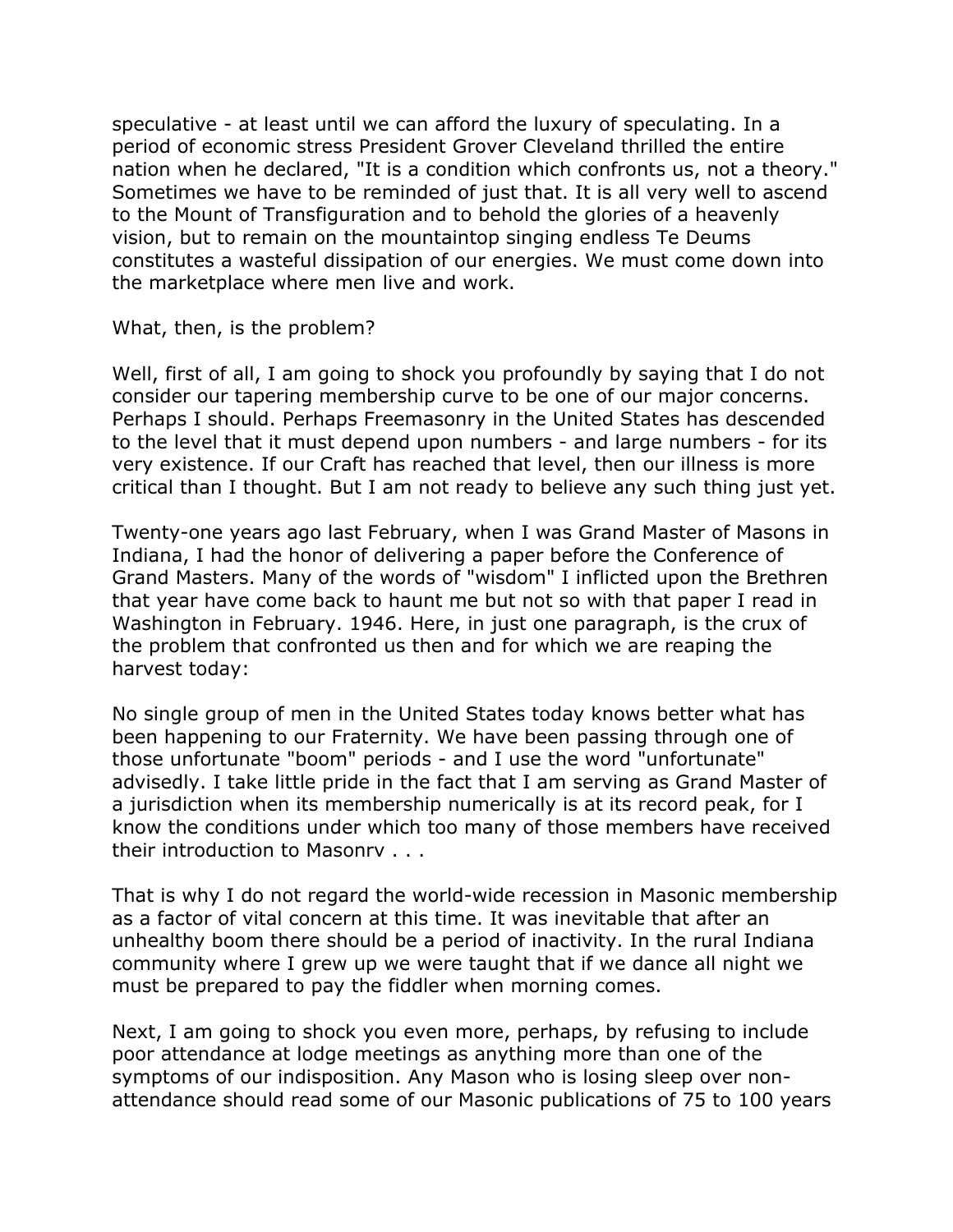ago. Attendance isn't what it used to be - and it never was. I do not regard lack of attendance in itself as a major problem, but I do regard the conditions which drive Masons away from the meetings of their lodges as a problem of serious proportions.

The simple fact is, I do not blame Masons for not attending the meetings of their lodges - and if a Grand Secretary feels that way, how do you suppose rank-and-file Brethren feel about it? There is no question as to how they feel - they stay away in droves. My concern is not over the empty benches; my concern is over what makes the benches empty - those conditions which we permit and even encourage.

Now we are getting down to brass tacks. What is the problem?

- 1. We are uncertain and confused in our sense of values. Sooner or later we are going to have to make up our minds what it is we have come here to do. Is our aim and purpose that of selecting a few good men - the best to be found in the community -and trying to make better men of them, or is it to appeal to the masses and keep our membership curve going upward? We must make up our minds which course we are going to take, because just about everything depends upon our decision. If we are going to continue to appeal to the masses, we must eventually be prepared to make drastic changes in our ritualistic work, for the mass mind simply will not comprehend what our work is all about. Even though the Symbolic Lodge may be only the stepping stone to what the mass mind is really seeking, in time even our symbolism will prove to be too deep to comprehend.
- 2. We suffer from hardening of the arteries; a rigidity that manifests itself in a vigorous unwillingness to adjust to new situations, or even to engage in self-examination and self-criticism. I have come to believe that many of our Brethren would prefer to see Freemasonry wither on the vine and pass into the limbo of useless things than to dispense with even one of the boresome, time-consuming practices that drive Masons away from anything resembling a lodge meeting.

Mr. John W. Gardner, Secretary of Health, Education and Welfare in the President's Cabinet, is the author of a challenging article in the October, 1965, issue of Harper's Magazine. Its title is, "How To Prevent Organizational Dry Rot." Although he is not a Freemason, Secretary Gardner writes as if he might be thinking of our Craft when he says:

Like people and plants, organizations have a life cycle. They have a green and supple youth, a time of flourishing strength and a gnarled old age. We have all seen organizations that are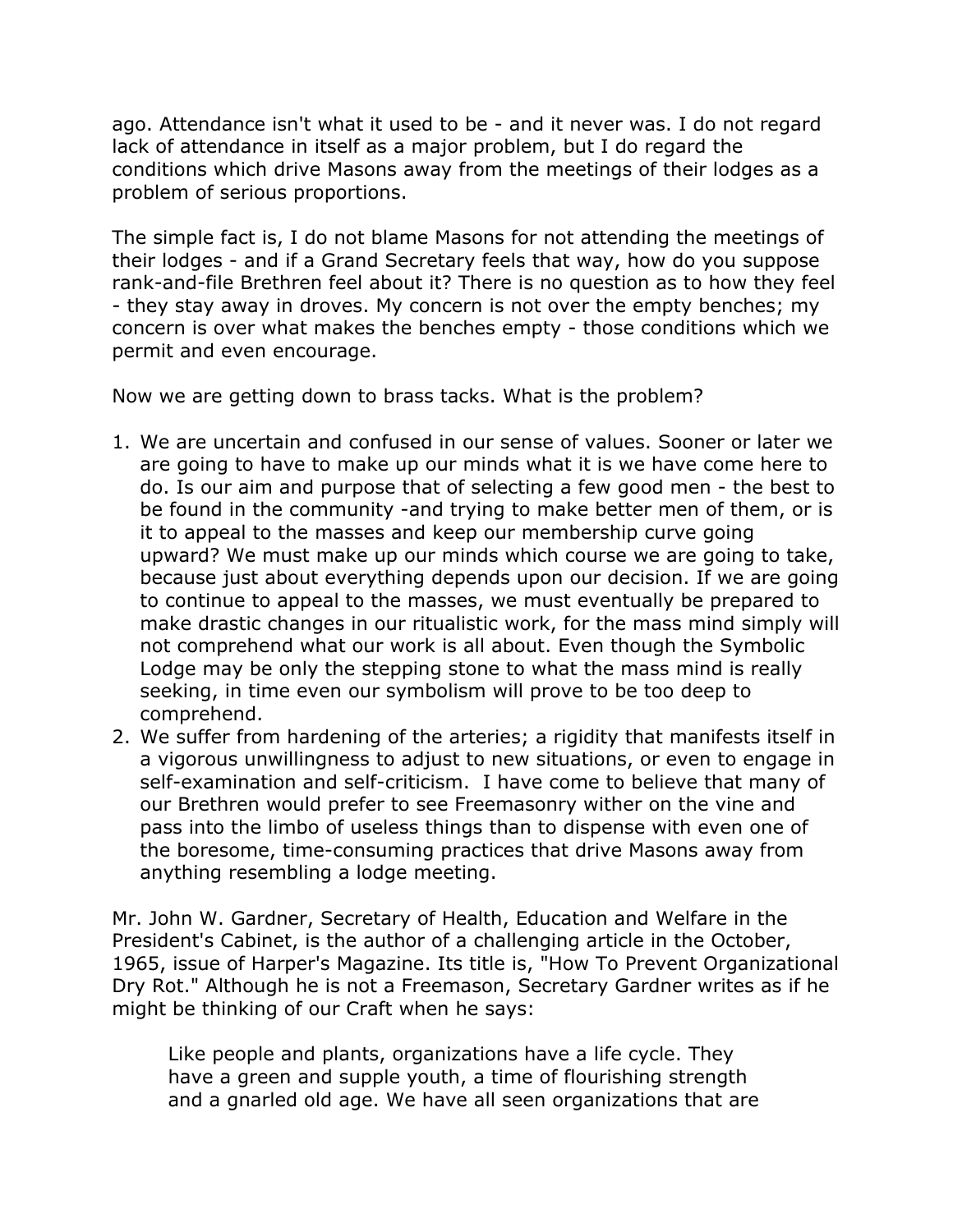still going through the diseases of childhood, and others so far gone in the rigidities of age that they ought to be pensioned off and sent to Florida to live out their days.

3. Our standards. Yes, I know we appeal to the highest and best in our ritualistic work and in our speeches and our published articles - but we are not appealing to the highest and best in such practical matters as the choice of our candidates, or the choice of our officers. I have a Masonic address on that very subject. Its title is, "The Race Is to the Swift." ('Please relax, for I am not going to deliver it today.) Just permit me to share this one paragraph with you:

Freemasonry does not and can not escape the influences at work in our society of today. I am not alarmed over poor attendance at lodge meetings. I do not panic at the sight of a tapering membership curve. What does give me concern is the leveling tendency in our Fraternity, the inevitable result of which is to dilute, to cheapen, to be content with less and less. The goal of our so-called Century of the Common Man may be to lift common men to uncommon heights, but the practical application is to pull down the standard of the uncommon to the level of the common.

4. Our hypocrisy in the matter of class lodges. Why do we stubbornly refuse to admit that we have class lodges when they are developing all around us at the rate that is alarming? I am not talking about the so-called silk stocking lodge - heavens no! - not the lodge made up of professional men, or highly intellectual men, or men of great cultural attainments. I am talking about the industrial lodge; the factory lodge; the lodge which once had a balanced membership, but which has so changed in character and makeup that any Mason who is not on the production line is not comfortable and does not feel at home.

The inevitable result of encouraging one type of class lodge and discouraging the formation of its counterpart is this: Masons who are professional men, men of intellectual attain m en ts. men of refinement, become men without a country. They have no place to go. They do not attend the meetings of their lodge because there is little to interest them or to challenge them. They can not form lodges made up of kindred spirits because that is frowned upon as "undemocratic." And those who are not members of the Craft soon form the opinion that Freemasonry has little or nothing to offer them, for its membership is made up of men with whom they have little or nothing in common.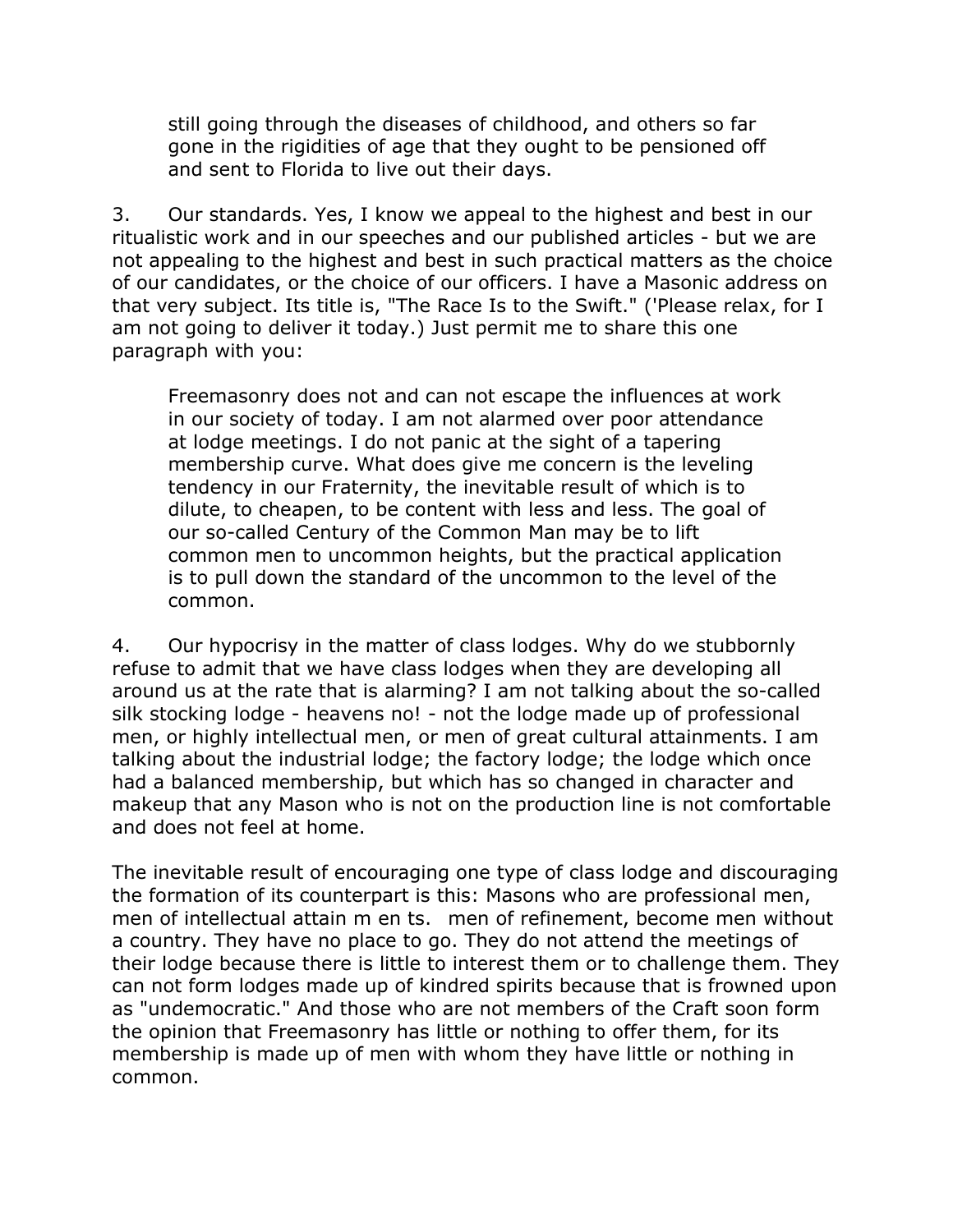Don't tell me it can not happen, for it does happen. I have seen it happen to some fine old lodges which once operated in the finest of Masonic traditions. It has happened within the last 30 years right here in Indiana. It has happened in your jurisdiction, too, whether you are willing to admit it or not.

Will someone please give me a reason that will justify our Number One Masonic inconsistency - that the class lodge made up of men who wear blue shirts is one of the glories of our Craft, whereas the class lodge made up of men who wear white shirts is somehow a denial of the ideal of universality? Someday I hope American Freemasonry will overcome its foolish hypocrisy and recognize the fact that men who have common interests in office and classroom and laboratory deserve to enjoy each other's company as much as men who have common interests on the truck line and in the machine shop.

- 5. Our leadership. Whenever a lodge or a Grand Lodge looks the other way to avoid facing up to our time-tested standards, whenever it relaxes a bit here or compromises a point there, it is a foregone conclusion that the quality of our membership will suffer and that our leadership will suffer. I need not dwell on the decline of leadership, for every man in this room knows what has been happening over a period of many years.
- 6. And finally, I shall mention only briefly what I consider to be one of the most, if not the most critical, of all our problems. It is the economic squeeze. I could have devoted my entire time to a discussion of this subject alone, for I believe an economic reason may be found for most of our troubles. I shall mention only a few, and those briefly:
- More and more of our lodges have found themselves saddled with the maintenance and upkeep of costly Temples growing more costly each year; they must let down the bars and reject as few petitioners as possible to keep income ahead of outgo.
- Lodges fail increasingly to do the charitable and benevolent work they should be doing because they have to maintain their own physical plants.
- Our life blood is in the formation of new lodges, but new lodges are discouraged by some of our ridiculous requirements as to physical properties, and new lodges are blackballed by existing lodges which fear they might lose a member or two.
- The Fraternity faces increasing pressure to eliminate or relax the free will and accord rule, largely because of economic pressure. The solution usually is found in ignoring the rule altogether.
- The threat of extermination by taxation is by no means academic, but very real for both lodges and Grand Lodges.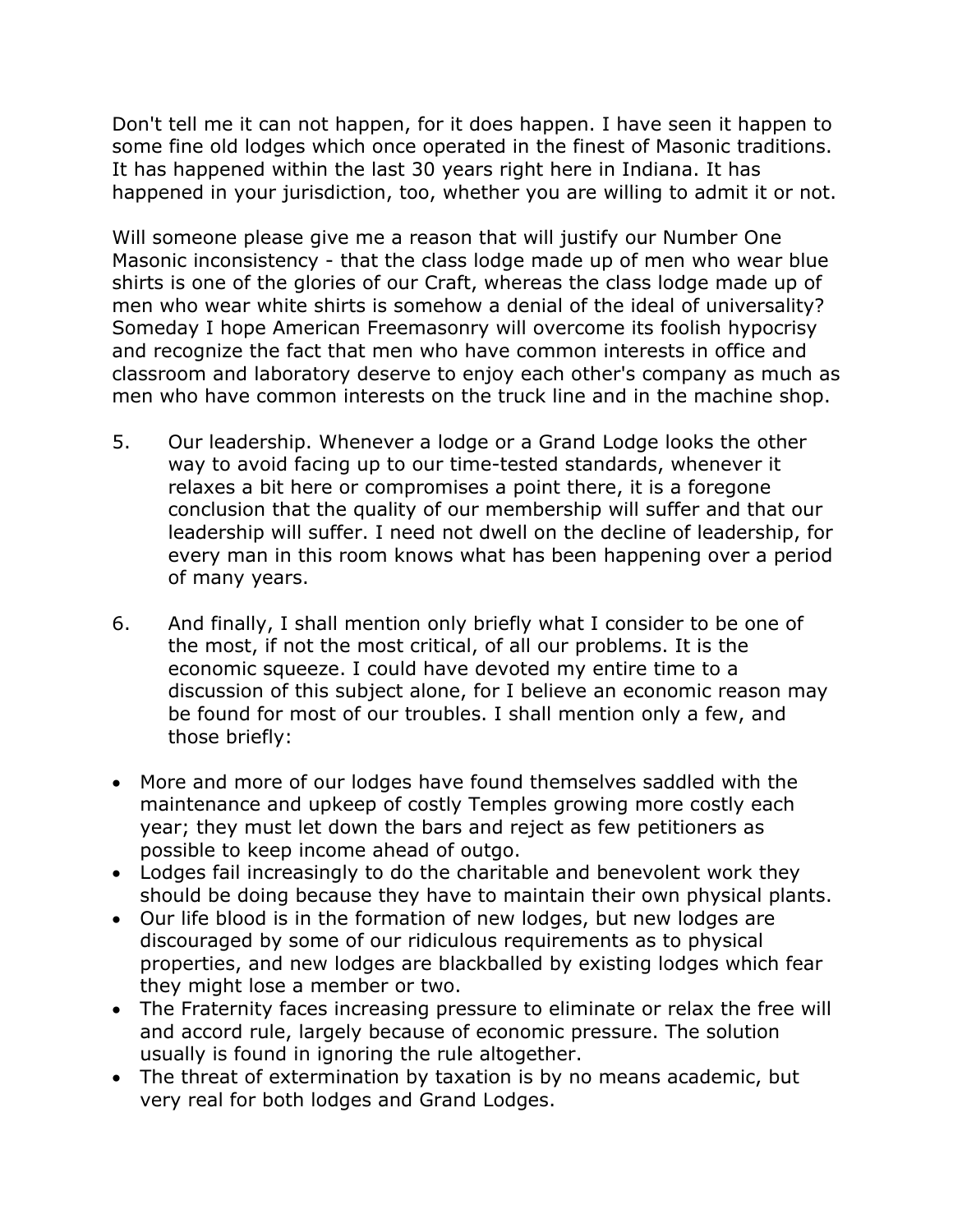- Grand Lodges already are according quasi-recognition to organizations not Masonic out of gratitude for dollars and cents favors (through subsidized trips, entertainment, contributions to charitable programs, etc.)
- Grand Lodges that have Masonic Homes tend to view all questions of policy in the light of what will keep everyone happy so they will be generous in their contributions, and reluctant to take positive disciplinary action when it needs to be taken for fear of decreased financial support.
- Most serious of all, perhaps, is the imminent danger of Grand Lodges being forced to knuckle under to pressure from the State to set up standards of admission suitable to whatever policy the State may be pursuing at the moment, and to recognize so-called Grand Lodges that are admittedly irregular in return for promised subsidies paid out of public funds.

What is the problem? I have mentioned only a few of its many ramifications as I see them. You will perhaps attach importance to others I have not outlined.

The matter of greatest importance is not that we enumerate or catalog the difficulties in which Freemasonry finds itself, but that we are willing to identify ourselves as a part of the problem - to acknowledge the fact that we helped to create it - and then to accept our share of the responsibility in finding the answer.

And what is the answer? Ah, my Brethren, if I had the answer I would be the most sought-after Freemason in America today. I do not have it, but I am going to venture the assertion that there are two ways in which the answer may be found:

First, by ruthless re-appraisal, self -examination, self-criticism;

Second, by going to the Brethren themselves to find out what they think.

When I wrote the little booklet, Why This Confusion in the Temple? I may have shocked my Brethren a bit in one Paragraph. Referring to Masonic Education programs, I said. "Looking over the nation at all such standard products, I find little to set me on fire and much to leave me cold."

Here is what prompted me to say what I did: Those of you who grew up on a farm will recall that when you wished to a flock of sheep from one field to another, and the only means of access was through a narrow opening in the fence, you first had to persuade the bellwether to go through. When that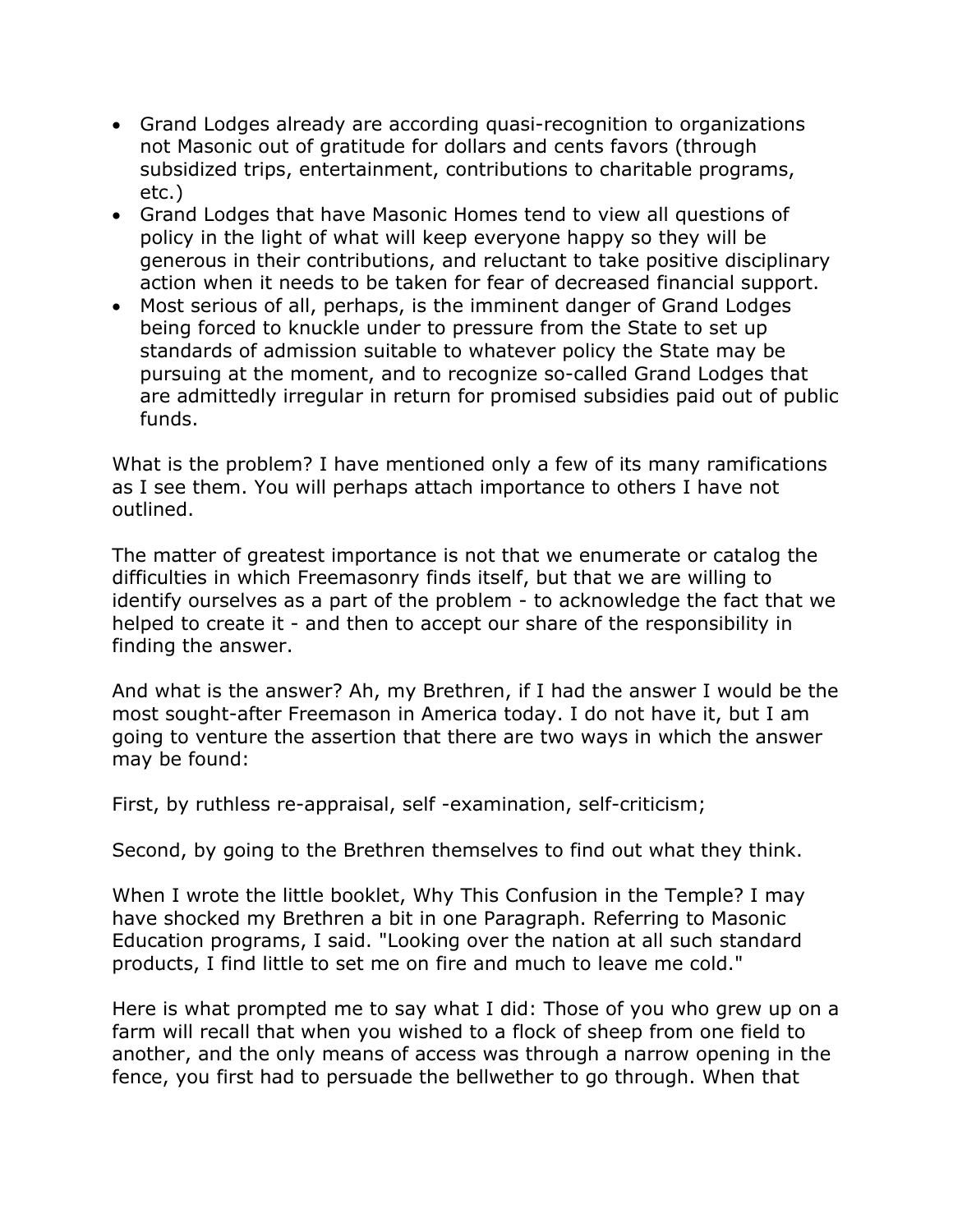was done, the battle was won; every sheep and every lamb followed without question.

As I have reviewed the Proceedings of our American jurisdictions over a period of 20 years I have been reminded many times of my experience with sheep on an Indiana farm. Let one jurisdiction advance a bright idea, and watch the others literally trample over each other to follow as if they had no ideas of their own and were willing to try anything. Since 1947 I have watched the stampede through the opening in the fence over and over It begins with the four instruction booklets for candidates . . then motion picture films . . . then workshops or forums . . . then an Intender Plan or a Counsellor Plan or a Mentor Plan . . . then an officer training program with printed booklets to tell the Master and Wardens how to be a leader.

The weakness in all our plans and programs should be apparent: they are adopted too hastily, and they are used as stopgaps without any consideration as to how they might fit into an over-all program.

We should be willing to re-examine our theories, our plans, our programs critically and with an open mind. If some of them are no longer useful and need to be discarded, why not discard them? I believe we should subject all of them to the merciless light of re-appraisal. Let us flatter ourselves if we must with the thought that the "Minnesota Plan" or the "Kansas Plan" or the "Indiana Plan" is the greatest thing that has happened to American Freemasonry. Then let us face up honestly to two questions:

- 1. To what extent is our pet plan or program a real and vital force and to what extent is it simply an idea that looks good on paper?
- 2. Is there any sound reason for supposing that a plan or program that may have attracted widespread attention like a meteor in the skies in the nineteen-fifties has anything to offer in the late nineteen-sixties?

My Brethren, I give you my considered opinion that Masonic Education in your jurisdiction and in mine will never really be a force as long as it is an activity of Masonic Education Committees as such. It must cease being an independent movement, running hither and yon in search of ideas, trying first this and then that, confining its efforts to the training of officers and the persuading of men to read booklets. Instead, I believe it must become a unit, a cog in the wheel - just one small phase of a large, comprehensive, over-all program of instruction and information which has scores of facets and embraces everything we are trying to do in Freemasonry.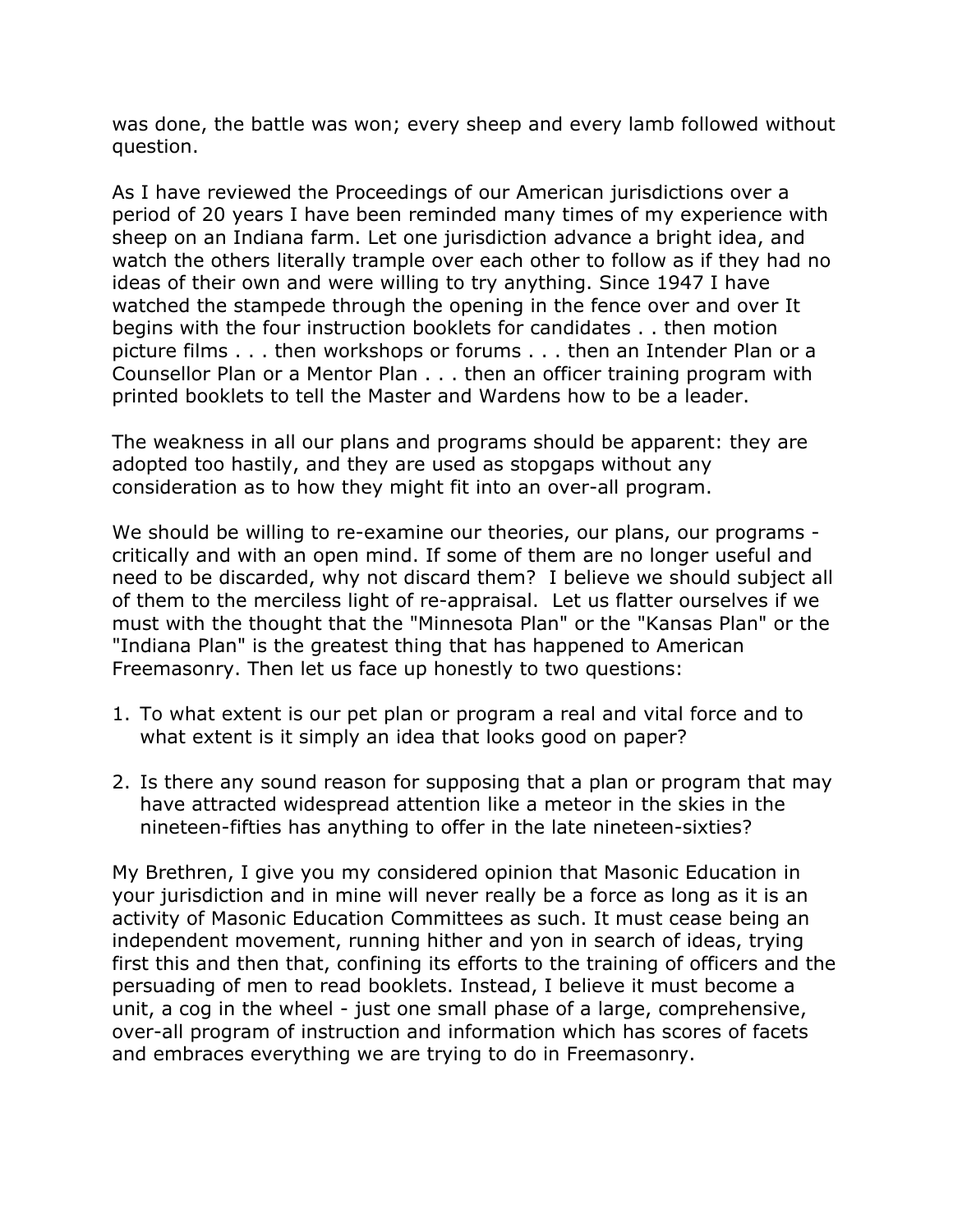It is because we are running in all directions at once, trying first booklets and then workshops, motion pictures and then Mentor Plans and then officers' manuals without any thought as to whether the program is integrated or synchronized with all Grand Lodge activities that we are accomplishing so little.

And finally, before we can become a part of the answer we must identify ourselves as a part of the problem, and before we can identify ourselves as a part of the problem we need lo go to the Brethren themselves and find out what the problem really is.

What happens when a manufacturer discovers his product is not "going over"? Does he go on stubbornly offering the same product in the same unattractive package' You can bet your life he does not. He goes to the customer who does the buying: he finds out what is wrong and what it will take to reverse the trend. I am not suggesting that Freemasonry "popularize" itself to the extent of bending with every wind that blows; I am suggesting only that we do the sensible and logical thing and find out what rank-and-file Master Masons are thinking.

This is one area in which the troops can make an estimate of the situation better than the generals. You do not really know why Masons have lost interest in Masonry in your jurisdiction;

I do not really know why they are so apathetic in Indiana. You have theories; I have theories, but what do the Brethren really think? We do not know, and we are making no effort to find out.

We can find out if we will. We can find out if we are big enough to turn the job over to the men who can do it with intelligence and know-how. Grand Lodge Officers can not get the information as to what the troops are thinking; Past Grand Masters can not get it; District Deputies can not get it; Committees on Masonic Education can not get it. These are the ones, perhaps, who should help evaluate the information after it is obtained, but not to ask the pointed questions.

My Brethren, in the United States we have close to four million Masons. In that number we have some of the best minds in the nation; we have men who are not daunted in the least at the thought of tackling the impossible. We have a tremendous reservoir of talent and energy and loyalty and devotion - and we let it go to waste while we parrot such inane slogans as "Plan your work and work your plan."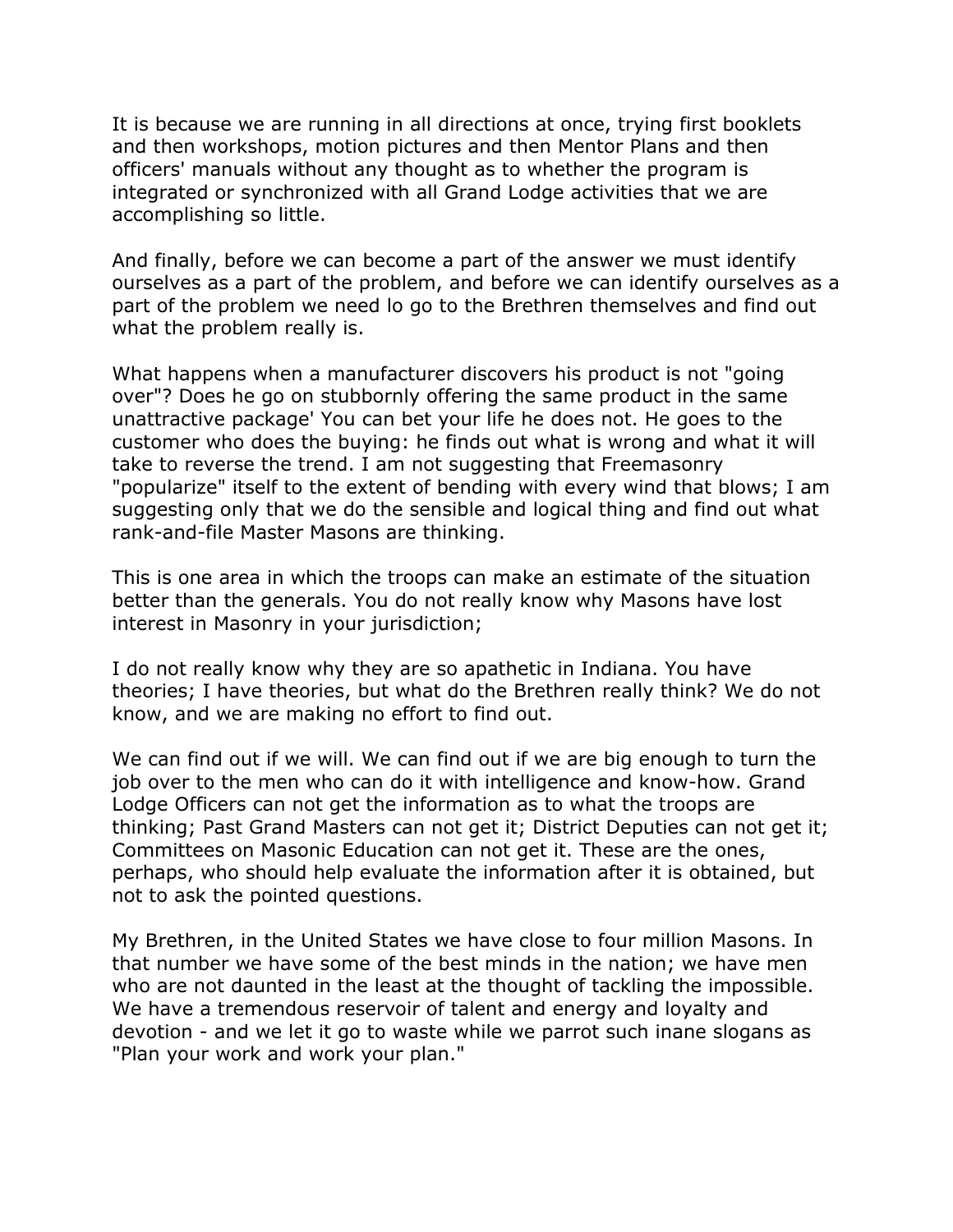We have the manpower, the brains, the capacity. The fact that we permit the top intellectual echelon of our membership to do nothing but pay annual dues is no less than sinful. Why do we not recruit them and put them to work? Why do we not take them into our confidence. tell them of Masonry's problems and ask them - for the first time, perhaps - to do something for Freemasonry? I shall venture the prediction that they can find some answers for us in a surprisingly short time and with amazing accuracy.

Why have Masons lost interest in Masonry? The way to find out is for a Mason who used to be disinterested to ask a Mason who still has no interest.

What else can we learn if we have the courage to ask the questions?

- Whether newly raised Masons were solicited, directly or indirectly, to petition for the degrees.
- Why the disinterested Mason became disinterested.
- What the Brother expected and hoped to find in Masonry; whether he found it.
- Whether the Brother has been disappointed or disillusioned in his Masonic experience, and if so, in what manner.
- Whether the officers of the lodge "got through" to him when the degrees were conferred.
- Whether his intelligence was insulted by the manner in which the ritualistic work was presented.
- Whether the degrees of Symbolic Freemasonry impress him as challenging, or meaningless, or somewhere in between.
- If the jurisdiction in which he was made a Mason has a so-called Intender Plan or Counselor Plan, was it able to contribute to his enlightenment as a candidate? How did it actually operate (not on paper, but in actual practice)? Or did it operate at all?
- Whether the officers and Brethren conferred the degrees upon him and then showed no further interest in him except at dues paying time.
- Whether he ever had an unfortunate experience in the "inquisition" so often conducted when a Mason seeks to visit another lodge.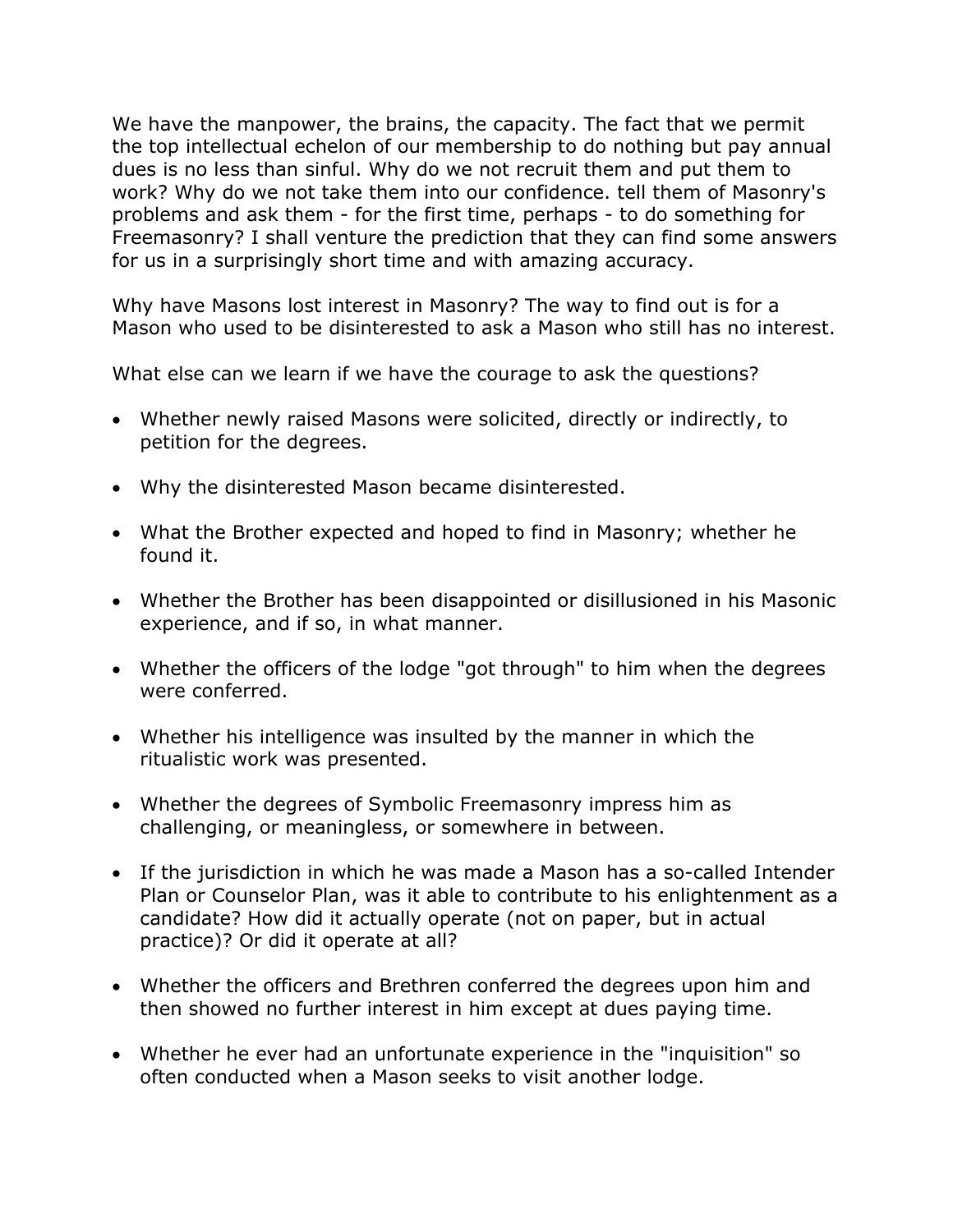- Whether he is bored by our ritualistic work, or by the meetings of his lodge in general, and why.
- Does he feel that Freemasonry has become anachronistic; i.e., something that does not belong to the times in which we live?
- Has he ever been called upon to do anything for his lodge anything that was really challenging, that is?
- Would he enjoy performing a service for his lodge? What can his lodge do to regain his interest?
- What does he think about the quality of Masonic membet $\sim$ ship, particularly in his own lodge?
- What does he think of the quality of leadership in his lodge? Does he feel comfortable when attending a meeting of his lodge?
- Does he have anything in common with the membership? Does his lodge provide a source of fellowship that is satisfying?
- In his mind, what kind of image does Freemasonry have?
- What is the image of Freemasonry in the circle of his acquaintance?
- If the public image of Freemasonry in his circle of acquaintance is good, why is it good" If poor, why is it poor?
- What does Freemasonry mean to him? If it should cease to be of any force in his community and nation. would he miss it?
- Is he proud to be a Mason?

My Brethren, there comes a day when we need to sort things out and rearrange them in the order of their importance. It is my firm conviction that the day has dawned - a day when first things must be put first. Those of us who are leaders in the field of Masonic Education can make this a time of greatness if we are honest enough to identify ourselves as a part of the problem; courageous enough to search for the cause regardless of what the cause may prove to be; unselfish enough to abandon some of our pet projects if need be and give of ourselves, so that we become in truth a part of the answer. (Applause)